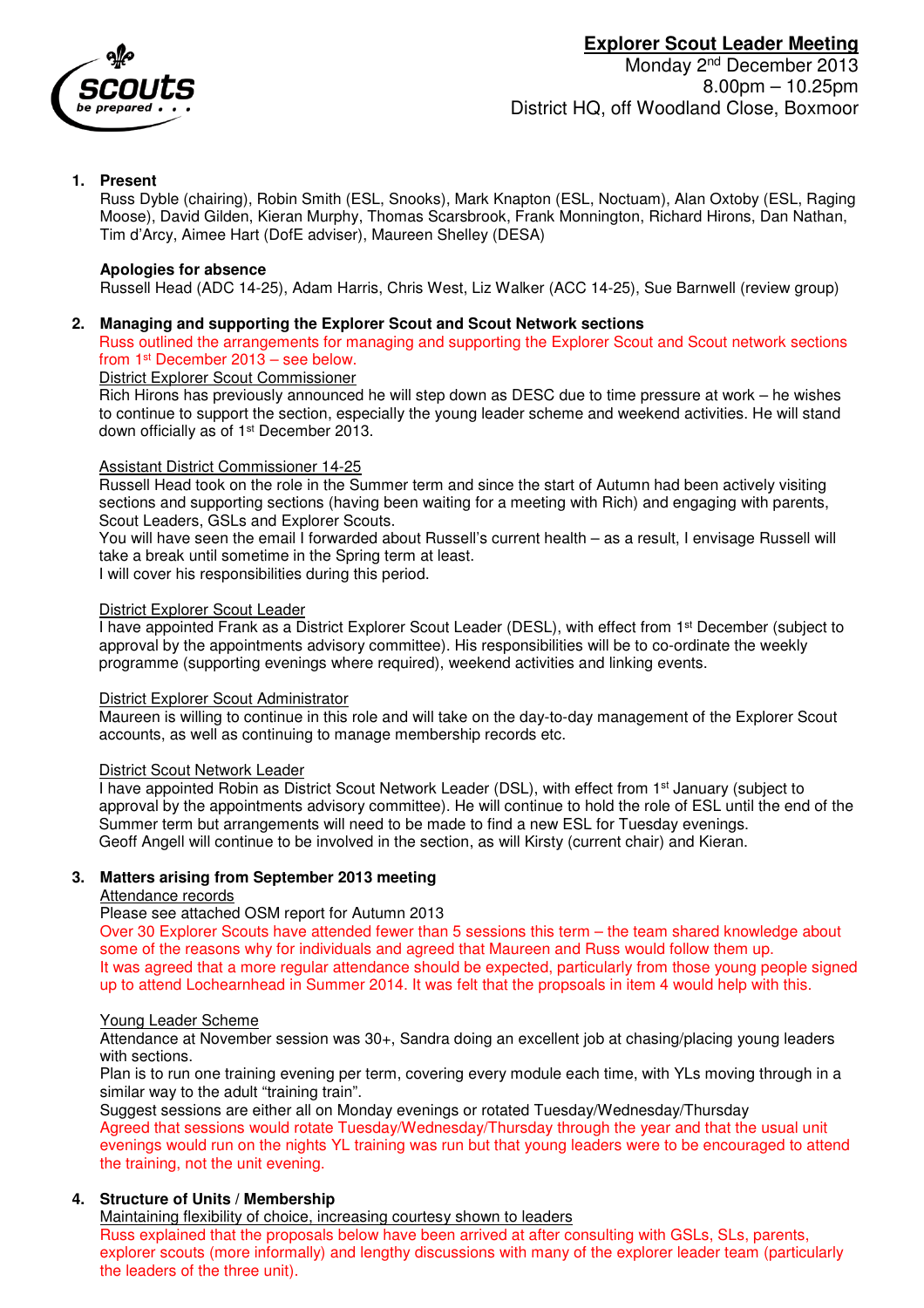

# **Explorer Scout Leader Meeting**

Monday 2<sup>nd</sup> December 2013 8.00pm – 10.25pm District HQ, off Woodland Close, Boxmoor

Russ also stressed that he wasn't suggesting change simply for the sake of changing things, it was to address concerns/irritations and acknowledged that plenty of good Scouting was going on – these arrangements are to bring a bit more consistency to the organisational side of things (e.g. Lochearnhead signup success).

- 1. Each Explorer Scout is registered to the unit(s) they intend to attend most regularly, with an expectation that they attend or apologise to the leader of that unit. Apologising in advance for multiple weeks is entirely acceptable if an Explorer Scout is coming up to exam season or has another commitment. This was agreed – this will be communicated to all Explorer Scouts through December and January via post, email and attending the first few sessions in January. It was agreed unfair and unnecessary to impose a limit on the number of attendees in the current batch but left as an option to explore if required at a later date.
- 2. The Explorer Scout Leader(s) of the unit they are registered with are responsible for helping Maureen maintain up-to-date contact details for the individual and speaking with them about the process of moving on the Scout Network when the time is come.

This was agreed – we will use OSM to see who is due to move up and prompt ESLs.

3. Explorer Scouts still have the choice to attend any evening on the programme, but in order to do so should contact the leader on that night in order they can accommodate additional numbers or say that it is not possible (if it is part of a series of evenings or would take the evening over a limit of attendees). This was agreed

## "Personality" of each unit

Russ explained that these proposals would also build on the "introductory skills sessions" the district plan to run for Scouts in climbing, kayaking, hillwalking, target sports etc and would provide a logical "route" for young people with a particular interest.

As a result of concerns raised about the balance of evening programmes between the units, I propose that each unit has a "specialism" – water activities (Tuesday), climbing (Wednesday) and hillwalking (Thursday) initially which builds on the introductory skills sessions running in the Scout section.

This was NOT agreed – it was felt each unit should cover a range of activities, responding to the level of skill within the unit by differentiating the activity.

- 4. Each unit should aim to spend 10-12 sessions per year on their "specialist" activity, with one weekend activity where Explorers can enjoy the activity and/or challenge themselves (e.g. Three Peaks) No longer relevant as the proposal was NOT agreed
- 5. All other evenings would provide a balanced programme within each unit (general Scouting skills, community projects, social, creative and global activities. This was agreed and it was clarified that whilst Wednesday may focus more on explorers achieving permits for activities at Phasels, that didn't stop any unit using the activities in their weekly programme. It was also agreed that all three units should run a programme which balances over the term/year and it was less therefore not necessary to continue to take turns in being the first unit to publish programmes. Frank's role as DESL will include helping each unit achieve a balance.

## Funding for the section

Recognising that a good Explorer Scout programme relies on a number of weekend activities, we must ensure that finance is not a barrier to people being able to commit to being Explorer Scout Leaders, so I propose

6. We establish a policy of adults only paying for food and activities they participate in with other costs being spread between the price of Explorers taking part, build these costs into the membership subscriptions or subsidise them from reserves.

This was agreed – it was felt that where possible the event should be self-funding but that it may be necessary to take some funds from reserves if this would make the event too expensive and prohibit takeup.

This policy will mean we need to be clearer about the number of adults required for each activity.

- 7. Units will agree a budget for their "specialist activity" with the DESL, with an equal amount of money allocated to each unit to provide their other weekly programme sessions out of. No longer relevant as proposal 4 and 5 were NOT agreed
- 8. It may be appropriate for the leader team in each unit to charge extra for some evenings but this should be kept to once or twice per term maximum.

## This was agreed – noting that sometime charging for food activities helped focus the Explorers

## Location of Snooks ESU

With the majority of Scouts from 1<sup>st</sup> Kings Langley joining Noctuam we have one and a half units in Kings Langley and just "half" a unit based in the town where there are 4 or 5 scout troops, I propose that:

9. Snooks ESU settles permanently at the District HQ in Boxmoor. This was agreed – Russ to liaise with the two groups to inform them and make appropriate arrangements. Robin noted that access to the Explorer's cupboard at Boxmoor was often obscured – Russ said he would speak to the group about this as well.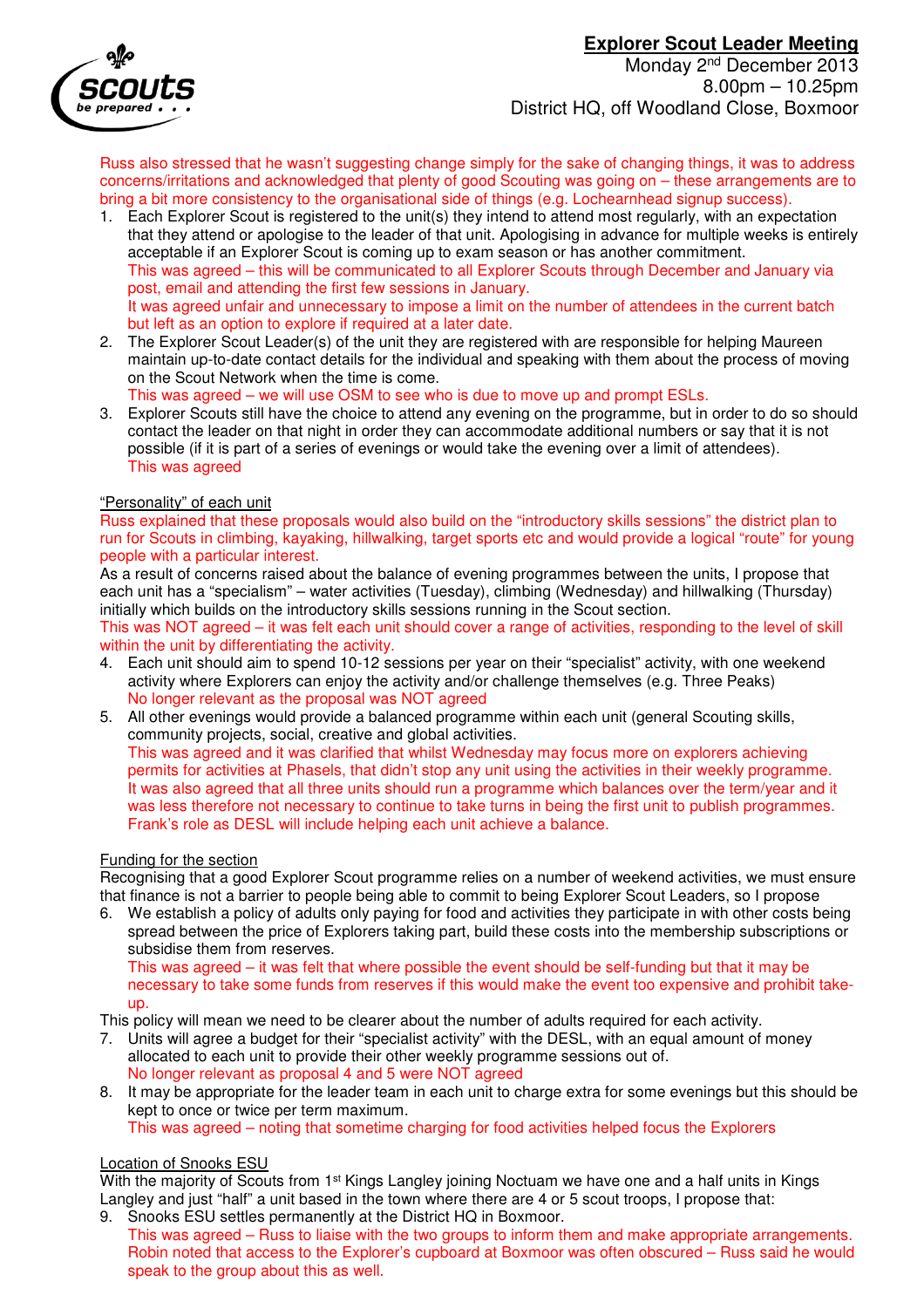

Monday 2<sup>nd</sup> December 2013 8.00pm – 10.25pm District HQ, off Woodland Close, Boxmoor

Communicating the programme / weekend activities

Based on the varying use of the Facebook group by the different units (and events/info often being added at 24-48 hours notice), we reduce the reliance on the group as the primary form of communication:

- 10. The programme, letters about activities and other communication are sent to young people (and copied to parents) by email through OSM – a notification on Facebook to check their email accounts would be good. This was agreed – Tim in particular (with others in agreement) felt that Facebook was still a preferred method for quite a number of Explorer Scouts so it was agreed to continue to publicise weekly events through this medium though this would perhaps be less important given the agreement to proposal 1 which will set the expectation of regular attendance at a unit meeting.
- 11. The HHEX Facebook group continue to be used to share photographs and give reminders but reliance on the "event" feature This was agreed – but see above
- 12. We use Online Scout Manager's "My.Scout" facility to take manage signup and payments for weekend activities (we are exploring the use of this system to manage subscriptions too). This was agreed – Maureen, Frank and Russ to continue to explore this option and set up for January

#### Increasing youth involvement in the programme

- 13. Each unit should hold a structured programme planning session towards the end each term in order to help them plan their programme for the following term. Some ideas should be given as a choice between X, Y and Z (guided choice), some should come from the Explorers themselves (moderated choice) and others should come from choosing detail from a framework – i.e. "we're doing pioneering for two weeks, which project would you like to do?" (directed choice). This was agreed
- 14. Some evenings should be run by members themselves this will require leaders to provide support in planning and organising (probably more work than running the evening themselves in the first instance) and numbers attending these evening should be restricted to registered members of that unit to aid planning.

This was agreed

#### Linking Events

- 15. Once per term, a unit holds a linking event, followed by all three units running two weeks where the programme is suitable for newbies. This was agreed – suggested as the last week of the penultimate month of the term (e.g. last week of November so enough weeks in December for Scouts to visit each unit once).
- 16. A good relationship with feeder troops to understand the style of scouting the Scouts are used to and the sharing of equipment / camps etc to be encouraged. This was agreed – 1<sup>st</sup> Kings Langley were mentioned as having been particularly supportive with the loan of equipment and it was felt it would be beneficial to continue this relationship despite moving Snooks away from meeting there regularly.
- 17. Suggest sessions are either all on Monday evenings or rotated Tuesday/Wednesday/Thursday It was agreed that we would rotate these between Tuesday, Wednesday and Thursday (plus Monday/Friday if a unit were to open on those evenings) – effectively a regular weekly unit meeting with some additional potential members joining in.
- 18. A team of adults to support the weekend sessions are identified to reduce the reliance on adults in the Explorer Scout section who are already committed on a weekly basis. This was agreed – Russ reported than Chris Tems (ADC Activities) had recently held a meeting with over 20 adults interested in achieving various activity permits who would be willing to support events such as DofE expedition and activity weekends to gain experience. Russ/Frank to liaise with Chris on this.

## **5. Programme Planning – Spring 2014**

Fire & Ice - 17th/19th January 2014 – agreed and booked for 2014 Southern 50 -  $15<sup>th</sup>/16<sup>th</sup>$  February ? – decided not to attend this and focus on Chiltern Challenge Chiltern Challenge –  $1^{st}/2^{nd}$  March 2014 ? – agreed, info not out [released the following day] Sports Relief Athletics Day - 23<sup>rd</sup> March ? - agreed, Explorers should participate not be asked to help Renewal of Promise Event – 23<sup>rd</sup> April 2014 ? – agreed, Explorers should participate and offered the chance to help if needed and they would like to. Linking event – Frank/ESLs to set dates Young Leader training – Frank/Sandra to set dates D of E dates – Frank/Aimee to set dates

## **6. Programme Planning – Summer 2014**

Awards evening  $-8$ <sup>th</sup> May  $-$  to note District AGM – 22<sup>nd</sup> May – hoping to repeat the activities for Explorers again to encourage them to attend AGM